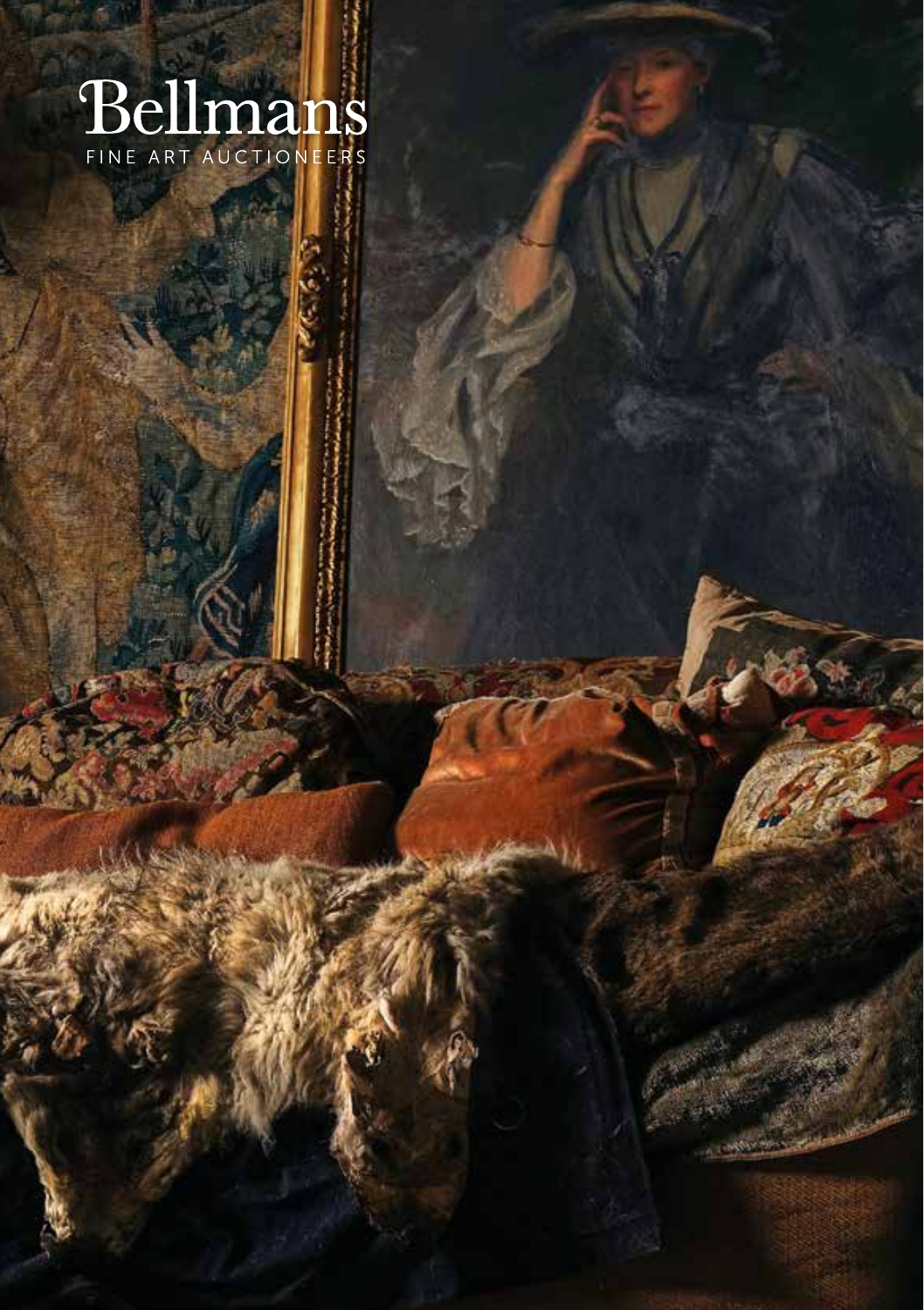

Bellmans | Sussex Newpound, Wisborough Green, West Sussex, RH14 0AZ +44 (0) 1403 700858 | sussex@bellmans.co.uk

# www.bellmans.co.uk

#### Above

791. Anthony Frederick Augustus Sandys (British, 1829-1904). Portrait of Clara Flower, 1872; 63.5 x 51.5cm. £6,000.00 - £8,000.00 (plus BP‡)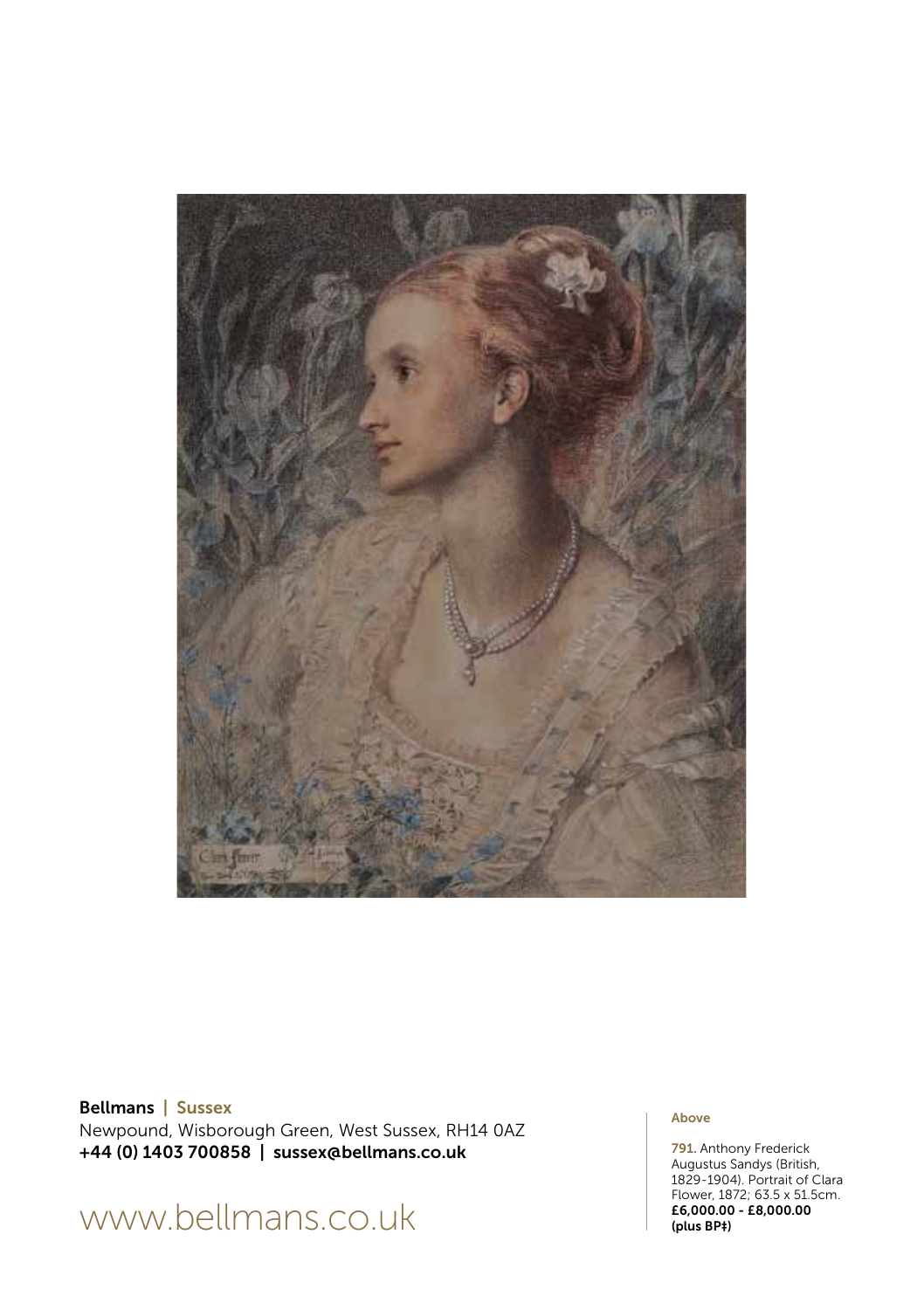

The following Lots are from The Property of the Late Professor Bernard Nevill (1930 - 2019), including Furniture, Paintings and Works of Art from the film Withnail and I.

Uncle Monty's luxurious house in Chelsea was in fact the home of well-known textile designer and educator, Professor Bernard Nevill and the infamous scenes were filmed in his living room at West House, Glebe Place. Withnail and I, the British black comedy from 1987, has been described by the BBC as "one of Britain's biggest cult films" and celebrates its 35th anniversary this Spring.

For further sale information and to read more about Professor Bernard Nevill please visit bellmans.co.uk

# Wednesday 23rd February 11.30am - West Sussex

Withnail Part 1 - Works of Art, Paintings & Textiles - 11:30am Withnail Part 2 – Furniture - 1pm

The Trustees and Executors of the estate have confirmed that all the proceeds from the sale will be donated to UK registered charities in loving memory of Bernard Nevill.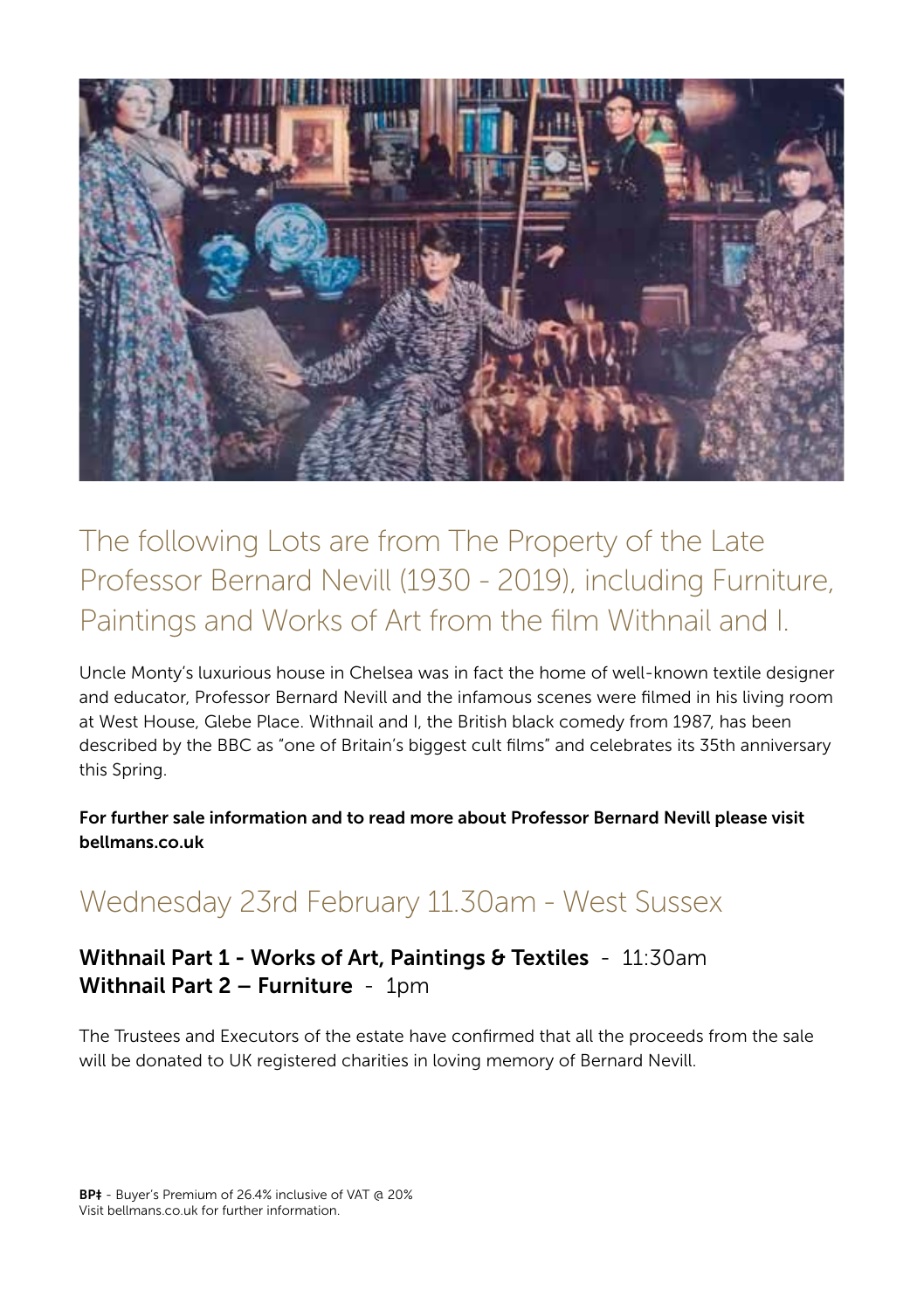# WITHNAIL - PART I

# Works of Art, Paintings & Textiles 11:30AM

#### 791

#### ANTHONY FREDERICK AUGUSTUS SANDYS (BRITISH, 1829-1904)

Portrait of Clara Flower, 1872 signed, dated and inscribed 'F Sandys 1872 Clara flower Born March 24th 1849' (lower left) coloured crayons, 63.5 x 51.5cm.

#### *Provenance*

J S Maas & Co Ltd, Clifford Street, London, Pre-Raphaelites and Contemporaries, 1961, No. 92

#### *Exhibited*

Brighton Art Gallery, Frederick Sandys, 7th May-14th July, 1974, No. 112-

Sheffield, Mappin Art Gallery, Frederick Sandys, 27th July-25th August, 1974, No. 112- fragment of label

#### *Literature*

WOOD, Esther, A Consideration of the Art of Frederick Sandys, London: Archibald Constable & Co. London, p. 47

#### £6,000.00 - £8,000.00 (plus BP‡) For illustration, see inside cover

#### 792

#### TWO TAPESTRY / NEEDLEWORK FRAGMENT CUSHIONS (2)

Including one with a woman and dog with red, cream and black scrolling surround, 64cm square, together with a colourful floral tapestry fragment cushion, 54cm square.

£100.00 - £200.00 (plus BP‡)

#### 793

#### A SOUMAC RUG AND A GENDJE RUNNER (2)

The Soumac rug; the madder field with three large indigo diamonds, supporting pairs of motifs, a minor border, 166cm; 112cm; the Gendje runner; Caucasian, the walnut brown field with five bold hooked medallions, minor supporting motifs; a madder waved vine border, 295cm; 108cm. £120.00 - £180.00 (plus BP‡)

#### 794

#### A 19TH CENTURY PLASTER PORTRAIT RELIEF

Of a gentleman in profile, cast in low relief in a rosewood frame Plaster 56 x 45cm Including frame 76 x 66cm £80.00 - £120.00 (plus BP‡)

#### 795

#### THREE EMBROIDERED/NEEDLEWORK CUSHIONS

Including one of a flowering plant in a landscape with a deer and a squirrel, 58 x 38cm, the other of similar design with a flowering plant in a landscape with red curling flower, 47 x 57cm and the third of similar design with thistle, 60 x 42cm. £100.00 - £200.00 (plus BP‡)

#### 796

#### A USHAK RUG AND A BESHIR RUG (2)

The Ushak rug, the dull orange stepped medallion with a central flowerhead within an ivory boteh filled surround; the madder field with bold rosettes and tulips, 130cm; 145cm; the Beshir rug, 112cm; 66cm. £200.00 - £300.00 (plus BP‡)

#### 797

#### TWO CUSHIONS (2)

Including one cross stitch/needlework floral cushion of clue, pink and white flowers, 53cm x 46cm, together with a canvas floral cushion, 54cm x 47cm. £100.00 - £200.00 (plus BP‡)

#### 798

#### A FEREGHAN KELLEH, PERSIAN

The dark indigo field with three medallions, stepped spandrels, all with bold rosettes and leaf sprays; the indigo field with single flowerheads and cross motifs, 363cm; 150cm. £120.00 - £180.00 (plus BP‡)

#### 799

#### AN EARLY 19TH CENTURY EMBROIDERED TABLE **COVER**

With diagonal bands of diamond motifs and a surrounding fringe, 205cm; 155cm. £80.00 - £120.00 (plus BP‡)

#### 800

#### A TURKEY CARPET

The mid-indigo and light indigo field with rows of stepped diamond flowerheads, serrated leaves and other flowerheads; a madder tulip, diamond and trailing floral border, 376cm; 317cm. £300.00 - £500.00 (plus BP‡)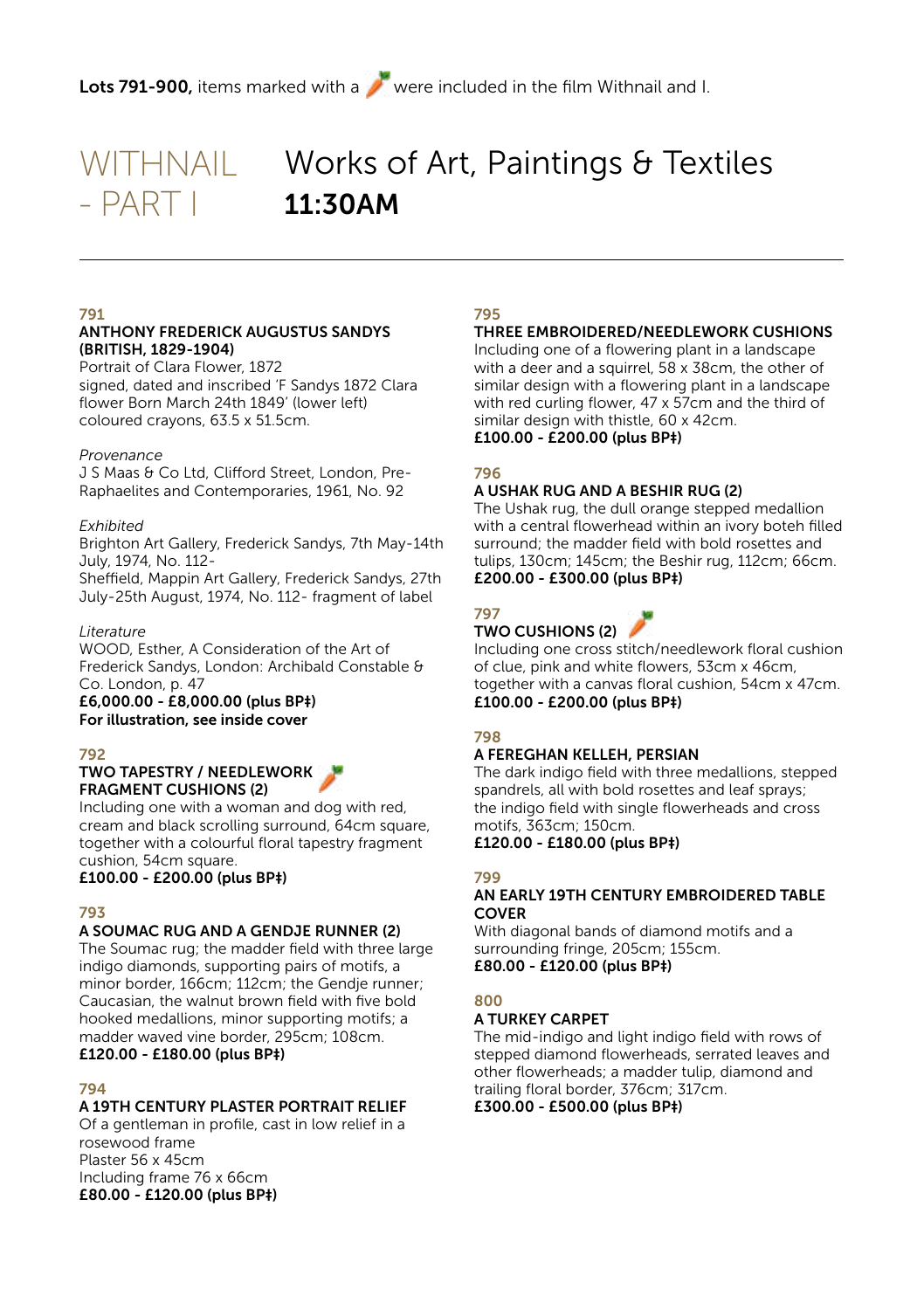#### DAVID WOODLOCK (BRITISH, 1842-1929)

At Anne Hathaway's Cottage Signed, dated and inscribed 'D Woodlock 1900 JUDITH SHAKESPEARE AT SHOTTERY (Anne Hathaway's cottage)' (lower right) Watercolour, 124 x 73.5cm.

£2,000.00 - £3,000.00 (plus BP‡)

#### 802

#### DAVID WOODLOCK (BRITISH, 1842-1929)

Gathering Roses Signed and dated 'D Woodlock 1902' (lower right) Watercolour, 99 x 67cm. £1,000.00 - £1,500.00 (plus BP‡)

#### 803

#### TWO TAPESTRY CUSHIONS (2)

Including one round yellow tapestry cushion, 44cm diameter, together with another tapestry/ embroidered floral cushion with yellow silk back, 43cm x 36cm.

£100.00 - £200.00 (plus BP‡)

#### 804

ANDRE EDOUARD MARTY (FRENCH, 1882-1974) La Dance Nuit

signed and dated 'E. MARTY. 1920' (lower left) watercolour, 17.4 x 14cm.

£200.00 - £300.00 (plus BP‡) (ARR)

#### 805

#### A FLEMISH HISTORICAL TAPESTRY

First half of the 17th Century, depicting a battle scene, probably Brussels, 291cm high; 504cm wide. £2,000.00 - £4,000.00 (plus BP‡)

#### 806

#### ENGLISH SCHOOL, 18TH CENTURY

Portrait of a lady, half-length in a crimson dress oil on canvas, 76 x 63cm.

£200.00 - £300.00 (plus BP‡)

#### 807

#### A JACOBEAN STYLE CARVED OAK IONIC COLUMN TABLE LAMP

Early 20th Century, with imbricated column on plinth carved with mask ornament on stepped base, with conical shade, 92cm high (excluding fitment) and 111.5cm high overall.

£80.00 - £120.00 (plus BP‡)

#### 808

#### MANNER OF RICHARD WAITT

Portrait of a peasant, half-length in a grey coat with a dog. Oil on canvas, 77 x 64cm. £100.00 - £200.00 (plus BP‡)

#### 809

#### A LARGE FRENCH STEEL KEY AND OTHER ITEMS (4)

Late 19th Century, mounted with a winged angel finial, 39cm long; together with a brass Corpus Christi mounted in a case, the figure 11cm high; and two champlevé enamel small plaques, both depicting Christ, 11cm and 6cm high, respectively. £80.00 - £120.00 (plus BP‡)

#### $810$

#### A PAIR OF FRENCH ORMOLU TEN-LIGHT CANDELABRA (2)

Circa 1860, each modelled with hunting dogs below a stag head trophy, with ribbon-tied horn-shaped arms and naturalistic oak leaf branches above, mounted on ebonised inlaid bases, 89.5cm high. £1,000.00 - £1,500.00 (plus BP‡)

#### 811

#### HENRY SYKES (BRITISH, 1855-1921)

Spring Ploughing signed 'H. Sykes.' (lower left) and bears Leggatt Brothers label (verso), watercolour, 24.5 x 47cm. £80.00 - £120.00 (plus BP‡)

#### 812

#### TWO NEEDLEWORK/TAPESTRY FRAGMENT COVERED CUSHIONS (2)

Including one with an embroidered boy in a garden with red scrolling border, with some earlier elements, 43cm wide together with another blue flower embroidered cushion, 56cm x 36cm.

#### £150.00 - £250.00 (plus BP‡)

#### 813

#### HAMISH CONSTABLE PATERSON (BRITISH, 1890- 1955)

Roses

Signed and dated 'Hamish Paterson 1938' (upper right); further signed and titled on the backboard, Oil on board, 46.5 x 37cm.

£200.00 - £400.00 (plus BP‡) (ARR)

#### 814

#### A BRONZE FIGURE OF NEPTUNE

After Giambologna, possibly late 17th Century / 18th Century, mounted on a rouge griotte marble and Siena marble plinth base, 27cm high. £400.00 - £600.00 (plus BP‡)

#### 815

#### AN ITALIAN BRONZE BUST OF PLATO OR DIONYSUS

After the Antique, probably cast by the Chiurazzi Foundry, Naples, circa 1870, mounted on a Siena marble socle, 59cm high.

£1,500.00 - £2,500.00 (plus BP‡)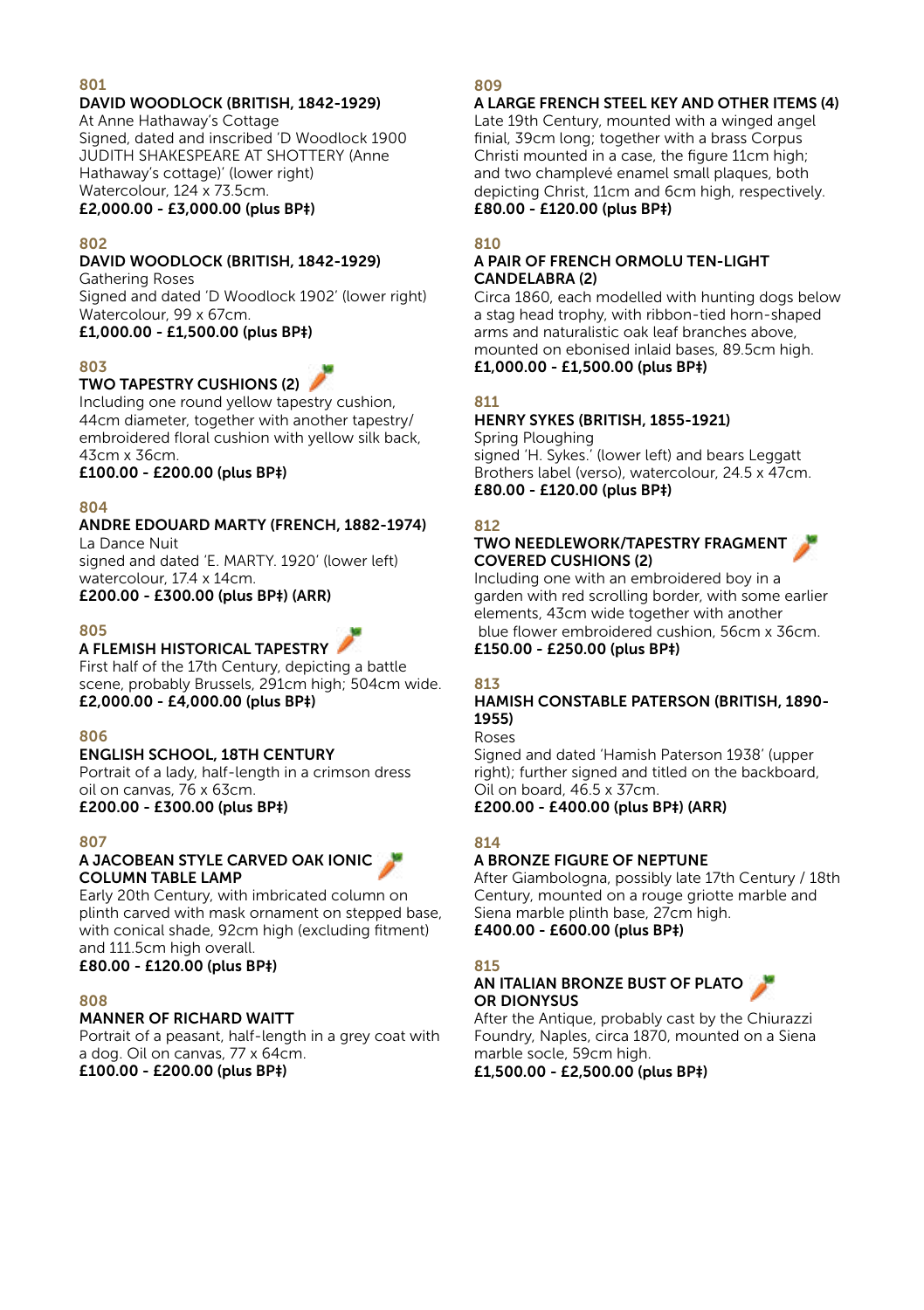#### BELL SILVERMAN? (LATE 19TH/EARLY 20TH CENTURY) (2)

An elegant lady seated in a garden signed 'Bell Silverman'? (lower left) and dated '1904' (lower right), pencil, 39 x 31cm, together with a pencil sketch of a woman, indistinctly signed and dated (lower left), 30 x 21cm (2). £300.00 - £500.00 (plus BP‡)

#### 817

#### TWO NEEDLEWORK/TAPESTRY CUSHIONS (2)



Including one large square black embroidered cushion 60cm square, together with another smaller square multicoloured cross stitch cushion, 38cm square.

£100.00 - £200.00 (plus BP‡)

#### 818

#### HENRY EDWARD SPERNON TOZER (BRITISH, 1864-1938)

Granny's friends Signed and date 'H.S. Tozer 1924' (lower right) Watercolour, 23 x 33cm.

£200.00 - £400.00 (plus BP‡)

#### 910

#### A PAIR OF TAPESTRY FRAGMENT WALL HANGINGS (2)

Woven in wools, 141cm wide; 424cm high. £150.00 - £250.00 (plus BP‡)

#### 820

#### THOMAS EDWIN MOSTYN (BRITISH, 1864-1930) Peace

signed 'MOSTYN' (lower right) oil on canvas, 175 x 236cm. £5,000.00 - £8,000.00 (plus BP‡)

#### 821

#### TWO CUSHIONS (2)

A wine red floral canvas cushion, 56cm square, together with an embroidered fruit basket cushion, 43cm x 58cm.

#### £100.00 - £200.00 (plus BP‡)

#### 822

#### ANDRE EDOUARD MARTY (FRENCH, 1882-1974) A lady in a pink gown

signed and dated 'A. E. MARTY-1922' (lower right) and inscribed in French (to mount), watercolour heightened with white, 21 x 18cm.

#### £200.00 - £300.00 (plus BP‡)(ARR)

#### 823

#### A SET OF SIX VICTORIAN SILVER-PLATED GOTHIC REVIVAL CANDLESTICKS (6)

Circa 1870, With pierced trefoil drip-pans above quatrefoil spandrels, on octagonal bases, 66.5cm high.

#### *Provenance*

The Kildare St. and University Club, Dublin. £400.00 - £600.00 (plus BP‡)

#### 824

#### MANNER OF DIAZ DE LA PENA Fete Champetre

Indistinctly signed (lower right) Oval, oil on board, 47.5 x 78cm. £100.00 - £150.00 (plus BP‡)

#### 825

#### A 17TH CENTURY FLEMISH TAPESTRY PANEL FRAGMENT

Depicting a biblical scene, probably Adam and Eve, reduced, 173.5cm wide; 267cm high. £800.00 - £1,200.00 (plus BP‡)

#### 826

#### ANDRE EDOUARD MARTY (FRENCH, 1882-1974)

A lady out on an autumnal day signed and dated 'A. E. MARTY-1923-' (upper left) watercolour heightened with bodycolour, 25 x 20cm.

£200.00 - £300.00 (plus BP‡)(ARR)

#### 827

#### A FRENCH BRONZE BUST OF AJAX

After the Antique, mid-19th Century, with head turned to dexter, foundry stamp G.S to the base and stamped to gilt-bronze waisted base, 41cm high; 20.5cm wide.

The foundry stamped GS most likely refers to the Parisian founder G. Servant. Servant specialised in Egyptian Revival and Antique reproduction pieces and was a medallist at the major international exhibitions between 1867 and 1887. £200.00 - £400.00 (plus BP‡)

#### 828

#### ANDRE EDOUARD MARTY (FRENCH, 1882-1974)

A mother and child signed and dated 'A. E. MARTY-1921' (upper right) gouache and watercolour, 26 x 21.5cm. £200.00 - £300.00 (plus BP‡)(ARR)

#### 829

#### TWO FRENCH DIEPPE PIERCED FRET WORK BONE BOXES (2)

19th Century, the smaller inlaid for cribbage to the cover and a figure of Minerva, with Mars to the underside, 14cm wide; the other 22cm wide. £80.00 - £120.00 (plus BP‡)

#### 830

#### AN ITALIAN MARBLE BUST OF APOLLO BELEVEDERE

After the Antique, late 19th Century, weathered, 29cm high.

£100.00 - £200.00 (plus BP‡)

#### **831**

#### JAMES LAWSON STEWART (BRITISH, 1841-1929) A country house Signed 'JL Stewart' (lower left) Watercolour, 65 x 96cm. £150.00 - £250.00 (plus BP‡)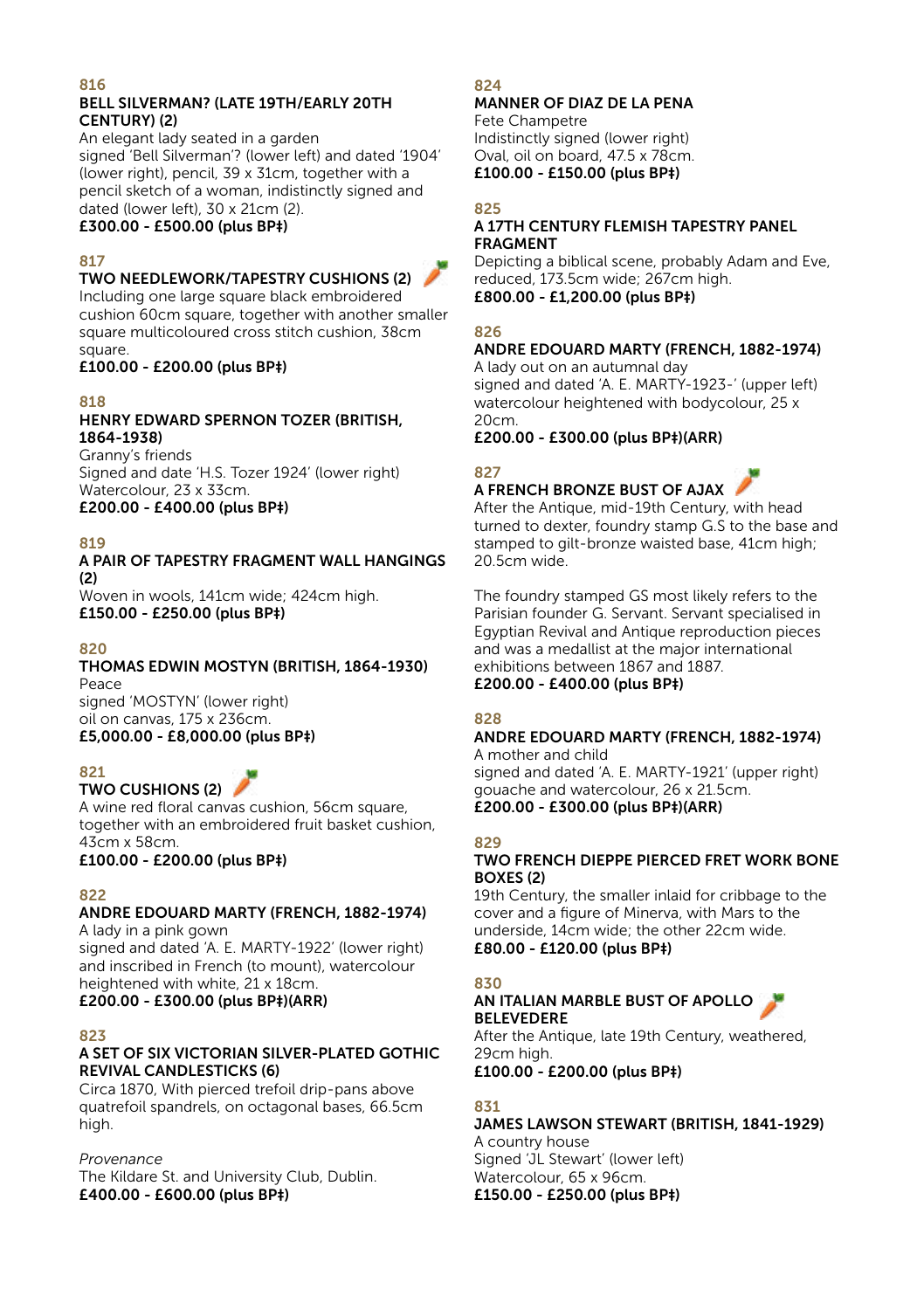#### TWO CUSHIONS (2)

Including a rusty coloured velvet cushion 53cm x 46cm, together with an abstracted flower design flower cushion 54cm x 38cm.

#### £100.00 - £200.00 (plus BP‡)

#### 833

#### FLORENCE REASON (BRITISH, 1859-1933) (3) Dartmoor

signed 'F. REASON.' (lower left)

watercolour, 16 x 35cm, together with an early 20th century watercolour of a country house by another hand, unsigned, 35 x 24.5cm; and two watercolours framed as one of church towers, each signed with initials 'F. C.', each 15.5 x 9cm (3).

#### £100.00 - £200.00 (plus BP‡)

#### 834

#### A FRENCH BRONZE BUST OF THE GODDESS DIANA THE HUNTRESS

After Charles Anfrie (1833-1905), circa 1870, signed to the side of the socle, on associated black slate plinth base, 35cm high; 45cm high with base. £200.00 - £400.00 (plus BP‡)

#### **975**

#### ANTONIO ARGNANI (ITALIAN, 1868-1947)

Portrait of a lady signed 'anT. argnani' (lower right) pastel, 61.5 x 45.5cm. £500.00 - £700.00 (plus BP‡)

#### 836

#### AFTER SONIA DELAUNAY

Playing cards Inscribed 'A Bernard Nevill de Sonia Delaunay en souvenir de notre collaboration from Vogue' (centre left). Poster, 96 x 67cm. £100.00 - £200.00 (plus BP‡)

#### 837

#### A PAIR OF ITALIAN ALABASTER BUSTS OF ROMAN EMPERORS (2)

After the Antique, late 19th Century, 21cm high. £200.00 - £300.00 (plus BP‡)

#### 838

#### J\*\*\* SANDEMAN (2)

Leonora Signed 'J Sandeman' (lower right) Oil on canvas, 42 x 32cm. Together with Portrait of a lady reading. £50.00 - £100.00 (plus BP‡)

#### $870$

A PAIR OF TAPESTRY FRAGMENT WALL HANGINGS  $(2)$ Woven in wools,190cm wide; 432cm high £150.00 - £250.00 (plus BP‡)

#### 840

#### A CARVED MARBLE BUST OF AN EMPEROR

18th Century, head to dexter, modelled with bearded face and drapery, 76cm high £2,000.00 - £4,000.00 (plus BP‡)

#### 841

FRED TAYLOR (1875-1963) Christchurch Mansion, Ipswich colour print, 75.5 x 122cm, ARR. £200.00 - £300.00 (plus BP‡)

#### 842

#### ROBERT PHYSICK (1815-C.1880); A VICTORIAN CARVED WHITE MARBLE LIBRARY BUST OF SIR JOHN BARROW Bt. LLD, FRS.

Dated 1854, inscribed to the reverse, 37cm high. £200.00 - £400.00 (plus BP‡)

#### 843

#### WILLIAM BARNARD (BRITISH 1774-1849) AFTER G. STUART (3)

Earl of St. Vincent KB, Admiral of the Blue Engraving, 32 x 27cm. Together with a pair of engravings of Eugene Alexandre de Montmorency Laval and Achille de Montmorency Laval (3). £50.00 - £100.00 (plus BP‡)

#### **844**

#### TWO NEEDLEWORK/TAPESTRY FRAGMENT CUSHIONS (2)

Including one with a flower basket design 54cm square, together with a pink silk cushion 51cm x  $20cm$ 

£100.00 - £200.00 (plus BP‡)

#### 845

#### A FLEMISH BIBLICAL TAPESTRY PANEL FRAGEMENT

Depicting an Old Testament scene, Probably Joseph and his Brothers, reduced and with later elements, repaired, 311cm wide; 289.5cm. £800.00 - £1,200.00 (plus BP‡)

#### 846

#### AFTER ALBERT LUDOVICI (7)

On the Road to Dingley Dell; David Copperfield on his Way to School, a pair colour prints, each 16 x 30cm, together with four prints of ducks framed as one; a print of a woman reading; a print of a gentleman in suit and tie; a print of David, Prince of Wales in riding clothes; and a set of six Victorian family photographs framed as one (7).

£50.00 - £80.00 (plus BP‡)

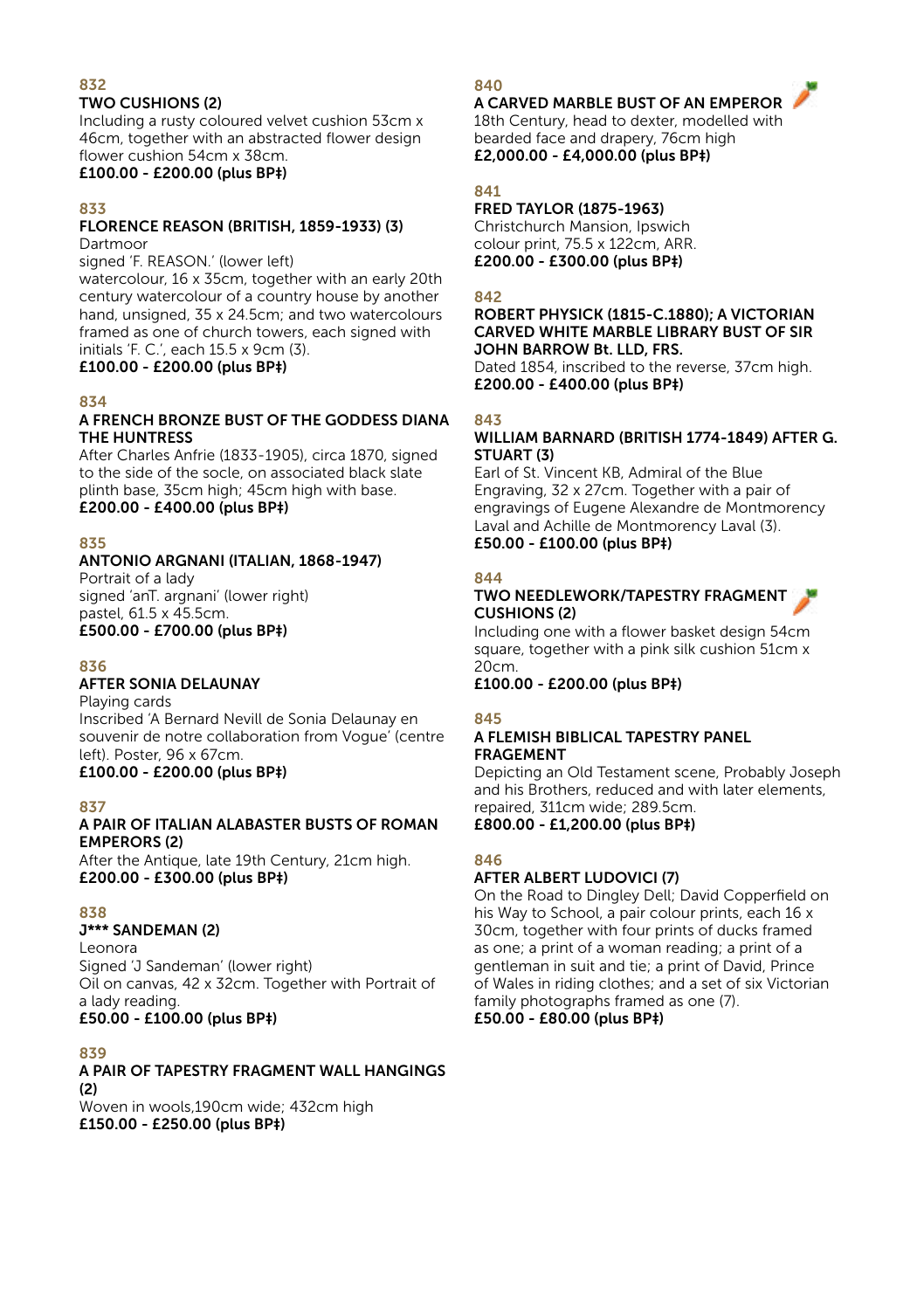#### MAXIM GAUCI (MALTESE, 1776-1854) AFTER FRANCIS WILLIAM WILKIN (BRITISH, 1792-1842) (4) Lord Arundell of Wardour (James Everard Arundell,

10th Baron Arundell of Wardour). Engraving, 31 x 21cm. Together with an engraving of Lord Clifford, Baron Chudleigh, an engraving of Lady Mary Joliffe and an engraving of The Transfiguration (4). £50.00 - £70.00 (plus BP‡)

#### 848

#### FOUR MAHOGANY CANDLESTICK TABLE LAMPS (4)

With slender baluster uprights and urn-shaped nozzles, the pair, 45cm high excluding fitment. £80.00 - £120.00 (plus BP‡)

#### 840

#### MARY LOUISE GOW (BRITISH, 1851-1929)

Portrait of a young lady in a white gown signed and dated 'M. L. Gow 1902' (lower left) watercolour, 100 x 67.5, painted oval.

#### *Provenance*

Agnews, London.

#### £600.00 - £800.00 (plus BP‡)

#### 850

#### HENRY HARRIS BROWN (BRITISH, 1864-1948)

Portrait of Lady Hamilton, three-quarter length Signed, titled and dated ' H Harris Brown LADY HAMILTON 1905' (verso) Oil on canvas, 136 x 91cm.

#### *Exhibited*

London, Royal Academy, Summer Exhibition, 1905 £1,500.00 - £2,500.00 (plus BP‡)

#### 851

#### A PAIR OF CHINESE BRASS MOUNTED RIMLESS SUNGLASSES IN A SHAGREEN CASE, TOGETHER WITH TWO TABLE LIGHTERS AND VARIOUS OTHER ITEMS (10)

Late 19th and 20th Century, the glasses with folding arms, 20th Century; the shagreen case with brass mounts, 19cm long; French binoculars marked 'LEMAIRE FAB PARIS', late 19th Century; the silver-plated lighter, probably by Aidee Brothers, Birmingham with patent number 286838, 11cm high and the other brass, stamped 'MADE IN FRANCE', 10cm high; together with a brass desk tray, magnifying glass, shoe horn, mother of pearl letter opener and a malachite inlaid slate desk tray, 32cm wide.

#### £80.00 - £120.00 (plus BP‡)

#### 852

#### A PAIR OF VICTORIAN CARVED MARBLE PORTRAIT PROFILES

Late 19th Century, by repute depicting William Morris and Elizabeth Siddal, 16cm high. £150.00 - £250.00 (plus BP‡)

#### 853

#### AFTER FRANCIS MILES (9)

Five printed portraits of women oval, each 13 x 9cm, together with a colour print of a 17th century gentleman; a colour print of Marchesa Casati; a black and white print of a portrait miniature of a lady in profile; and a colour print of a garden (9).

£50.00 - £70.00 (plus BP‡)

#### 854

#### A LARGE PLASTER BUST OF VENUS

In the manner of D. Brucciani & Co., After the Antique, Late 19th Century, on integral socle, 80cm high.

#### £400.00 - £600.00 (plus BP‡)

#### 855

#### AN ASHWORTH BROS IRONSTONE `JAPAN' PATTERN ASSEMBLED PART DINNER AND DESSERT SERVICE (82)

Circa 1880, comprising; a two-handled oval tureen, 33cm wide; three oval vegetable tureens and covers, 32cm wide; an oblong vegetable tureen and cover, 29cm wide; two `Tree & Well' meat dishes, 47.5cm wide; two oval serving dishes, 44cm and 53cm wide; one oval stand, 37.5cm wide; one shaped circular dish, 32cm diameter; one salad bowl, 22cm diameter and two servers; twenty six dinner plates; nineteen dessert plates; seventeen soup plates; a small plate and square dish, printed and impressed marks. £600.00 - £800.00 (plus BP‡)

#### 856

#### TWO CUSHIONS (2)

A large pink floral and bird of paradise cushion 55cm x 59cm, together with a red embroidered lion tapestry fragment covered cushion 37cm x 34cm. £100.00 - £200.00 (plus BP‡)

#### 857

#### TWO GILT BRASS ADJUSTABLE STUDENT TABLE LAMPS ; TOGETHER WITH A PAIR OF SILVER PLATED TABLE LAMPS (4)

Early 20th Century, one with articulating arm, both with green and white glass shades, 61cm and 59cm high; the pair of knopped candlesticks, 36cm high. £200.00 - £400.00 (plus BP‡)

#### 858

#### TWO SIMILAR LACQUERED BRASS ADJUSTABLE STUDENT TABLE LAMPS; TOGETHER WITH FOUR BRASS 'SCALLOP' TABLE LAMPS (6)

Early 20th Century, with conical green and white glass shades, 61cm high and 56cm high; the other tallest, 69cm high.

£150.00 - £200.00 (plus BP‡)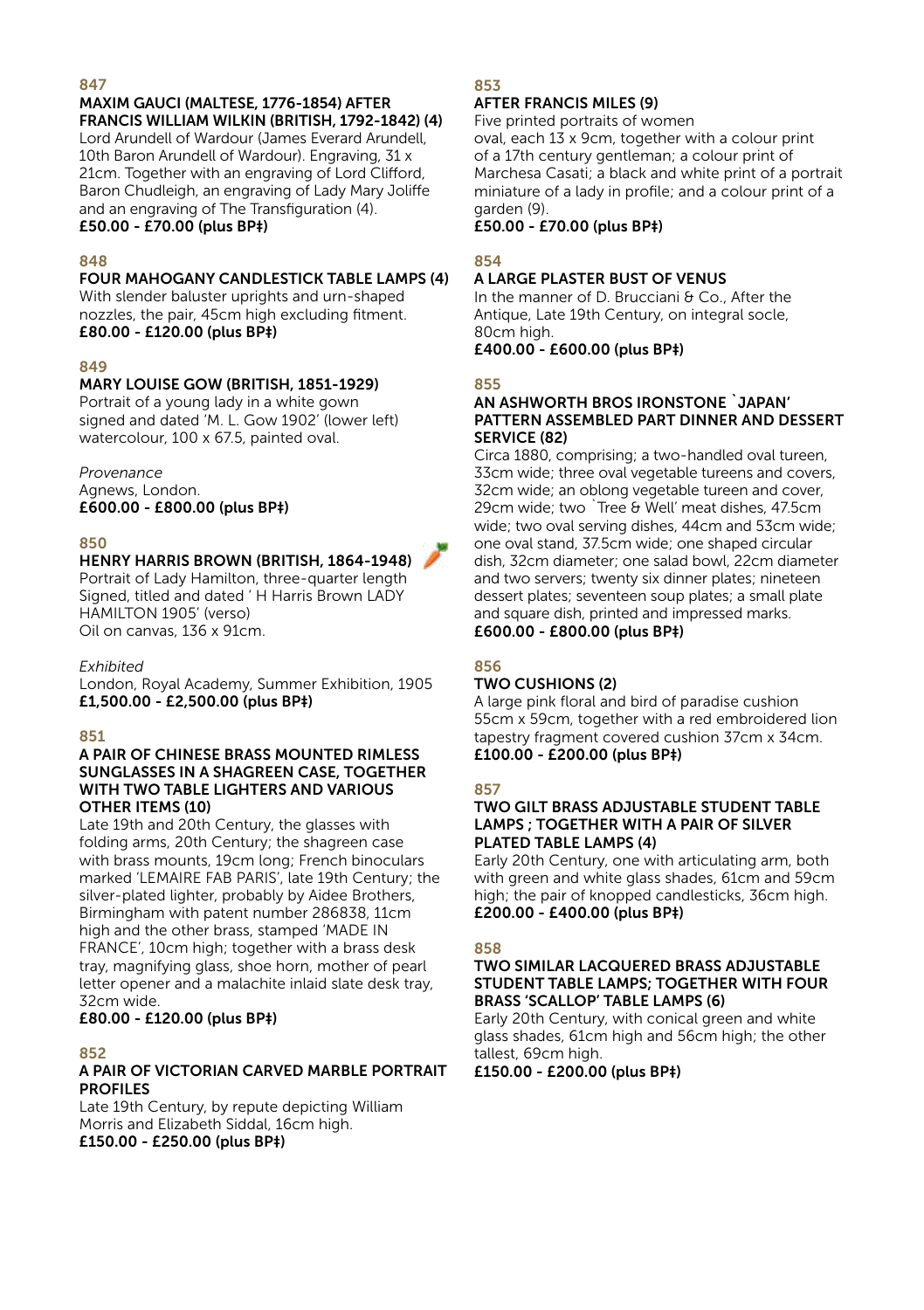#### A PAIR OF CLARICE CLIFF FANTASQUE PATTERN CANDLESTICKS (2)

Circa 1929 Painted with a `Fruit' pattern, shape 310, black printed marks, 8.25cm high. £100.00 - £150.00 (plus BP‡)

#### $960$

#### A FRENCH BRASS MANTEL FOUR-GLASS MANTEL CLOCK

Circa 1890, the twin train movement with Brocot visible escapement, strikes on a bell, 31cm high. £200.00 - £300.00 (plus BP‡)

#### 861

#### A GROUP OF FOURTEEN GLASS GOBLETS (14) 20th century

In two sizes, each with a slice cut bucket bowl, raised on a short bladed knopped stem, sizes approx. 14.75cm to 15.25cm high.

#### £100.00 - £150.00 (plus BP‡)

#### 862

#### A JERUSALEM MOTHER-OF-PEARL INLAID OLIVE WOOD CRUCIFIX (2)

Late 18th / Early 19th Century, depicting Christ and the Mother and Child to the base, losses, 56.5cm high; together with a Japanese Momoyana motherof-pearl inlaid gold Hiramaki-e decorated lacquer casket, distressed, 17cm wide; 11cm high. £150.00 - £250.00 (plus BP‡)

#### 863

#### A PAIR OF NEEDLEWORK/TAPESTRY CUSHIONS (2)

Of floral design with elaborate tassel and brocade detail, each 41cm x 30cm (not including tassels). £100.00 - £200.00 (plus BP‡)

#### 864

#### MESSENGER: A VICTORIAN GILT AND PATINATED BRONZE TABLE LAMP; TOGETHER WITH ANOTHER (2)

Late 19th Century, with global etched amethyst tinted glass shade and flue above the burner, marked 'MESSENGERS PATENT DUPLEX No.2' above a Corinthian column on plinth base mounted with Bacchic masks, 110.5cm high, as featured in Withnail and I; the second mounted with gilt-metal sun masks, with conical shade, 66cm excluding fitment.

#### £150.00 - £250.00 (plus BP‡)

#### 865

#### TWO 'DRAGON AND PEACOCK' WOOL CURTAINS AFTER A DESIGN BY WILLIAM MORRIS (3)

The first, 254.5cm wide (bottom) 246cm wide (top); 305cm high, the second, 330 cm wide (bottom); 327cm wide (top) 299cm high, together with a section of woven wool 'Thistle Pattern' after William Morris, 122cm wide; 116cm high.

£800.00 - £1,200.00 (plus BP‡)

#### 866

#### A VICTORIAN EBONY MOUNTED SILVER-PLATED PRESENTATION SPADE FOR THE GLASGOW INDUSTRIAL EXHIBITION, TOGETHER WITH A WALKING CANE AND OTHER ITEMS (4)

Late 19th Century, the spade with engraved shovel dated '1890', 92.5cm high; the silver capped ebonised walking cane retailed by Brigg, London, hallmarked, 92.5cm high; a silver mounted riding crop and a horn shoe horn.

£80.00 - £120.00 (plus BP‡)

#### 867

#### A GROUP OF FIVE VARIOUS CUSHOINS (5)

Including; three embroidered cushions with repaired silk backing and two embroidered square cushions both with piping.

£100.00 - £200.00 (plus BP‡)

#### $868$

#### A GEORGE III PARCEL-GILT GREEN JAPANNED LONG CASE CLOCK

By Richard Felton, Bridgenorth. £300.00 - £500.00 (plus BP‡)

#### $869$

#### `LOVE RESTRAINING WRATH' A MINTON PARIAN **GROUP**

Circa 1866

After a model by William Beattie, raised on an oval base, impressed factory mark, date code for 1866, shape 252, 44cm high.

£100.00 - £150.00 (plus BP‡)

#### 870

#### A PAIR OF MAHOGANY BALUSTER TABLE LAMPS (2)

19th Century and later, adapted, each with carved lotus leaf base, 33cm high including electrical fitment.

£100.00 – £200.00 (plus BP‡)

#### 871

#### A PAIR OF VICTORIAN GILT BRASS AND CABOCHON GLASS MOUNTED GOTHIC REVIVAL ALTAR CANDLESTICKS (2)

19th Century, with clear and ruby glass coloured mounts, on conical bases with engraved detail mounted on paw feet, 63cm high. £100.00 - £200.00 (plus BP‡)

#### 872

#### A STAFFORDSHIRE PEARLWARE BLUE AND WHITE CHEESE STAND (3)

Attributed to J.& W. Ridgway, circa 1820 Printed with the `Eastern Port' pattern, unmarked, 32.5cm diameter, also a Spode blue and white `Tiber' pattern rectangular vegetable dish and cover, circa 1820, impressed and printed marks, 36cm wide. £80.00 - £120.00 (plus BP‡)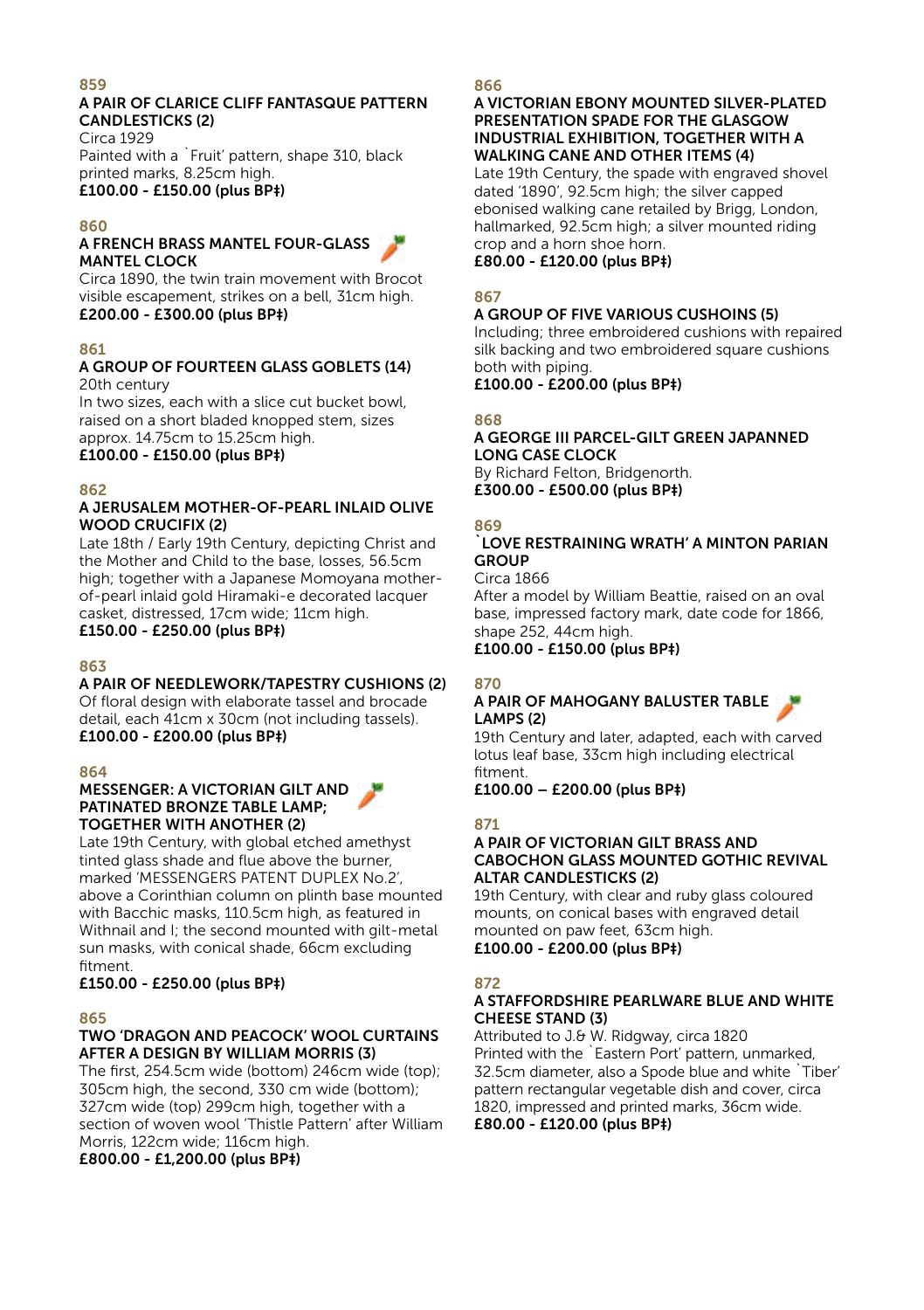A SET OF EIGHT GLASS RUMMERS (8) 20th century each with slice cut ovoid bowl and short faceted stem, 12.75cm high. £70.00 - £100.00 (plus BP‡)

#### 874

A GROUP OF EIGHT VARIOUS CUSHIONS (8)

Including; one with a velvet back and two with silk backs.

£100.00 - £200.00 (plus BP‡)

#### 875

#### A FLEMISH MYTHOLOGICAL TAPESTRY

Possibly early 17th Century and Audenarde, depicting dancing figures, reduced 220cm wide; 120.5cm high. £1,000.00 - £1,500.00 (plus BP‡)

#### 876

#### A PAIR OF CHINESE IMARI JARDINIERES (2) Qianlong (1736-95)

Slightly tapered cylindrical form, painted in underglaze-blue, iron-red and gilding with flowers including lotus and chrysanthemum, the everted rim painted with four flower panels reserved against a diaper pattern ground, 35cm high. £600.00 - £1,000.00 (plus BP‡)

Lots 791-900, items marked with a were included in the film Withnail and I.



1:00PM

#### 877

#### AN 18TH-CENTURY ITALIAN MOTHER-OF-PEARL AND PEWTER INLAID EBONISED COMMODE

With three long inverted break front drawers on carved bracket feet, 151cm wide; 99cm high. £2,000.00 - £3,000.00 (plus BP‡)

#### 878

#### A DEEP SEAT EASY ARMCHAIR

On tapering mahogany square supports, 78cm wide; 90cm high. £300.00 - £500.00 (plus BP‡)

#### 870

#### A 20TH-CENTURY RECTANGULAR COFFEE TABLE

With plate glass top on lacquered brass box frame. 126cm wide; 41cm high. £100.00 - £200.00 (plus BP‡)

#### 880

A PAIR OF MID 19TH-CENTURY NAPOLEON III ORMOLU MOUNTED EBONISED AND PIETRA DURA SIDE CABINETS (2)

Each with marble tops over single panel door, 116cm wide; 131cm high.

£2,000.00 - £4,000.00 (plus BP‡)

#### 881

#### IN THE MANNER OF GILLOWS; A MID 19TH-CENTURY MAHOGANY WRITING TABLE

With single frieze drawer and swing around ink drawer on tapering turned supports, 76cm wide; 76cm high.

£200.00 - £400.00 (plus BP‡)

#### 882

#### A PAIR OF 19TH-CENTURY SCAGLIOLA FAUX PORPHYRY COLUMNS (2)

On square marble bases, each 122cm high. £1,000.00 - £2,000.00 (plus BP‡)

#### 884

#### A MATCHED SET OF EIGHT GEORGE III FRUITWOOD FRAMED DINING CHAIRS (8)

Each with studded tapestry upholstery on block supports, to include a pair of carvers. £800.00 - £1,200.00 (plus BP‡)

#### 885

#### HOWARD & SONS LTD UPHOLSTEROUS

A large Chesterfield style sofa with arched back and out swept arms on mahogany turned supports, 245cm wide; 90cm high.

£4,000.00 - £6,000.00 (plus BP‡)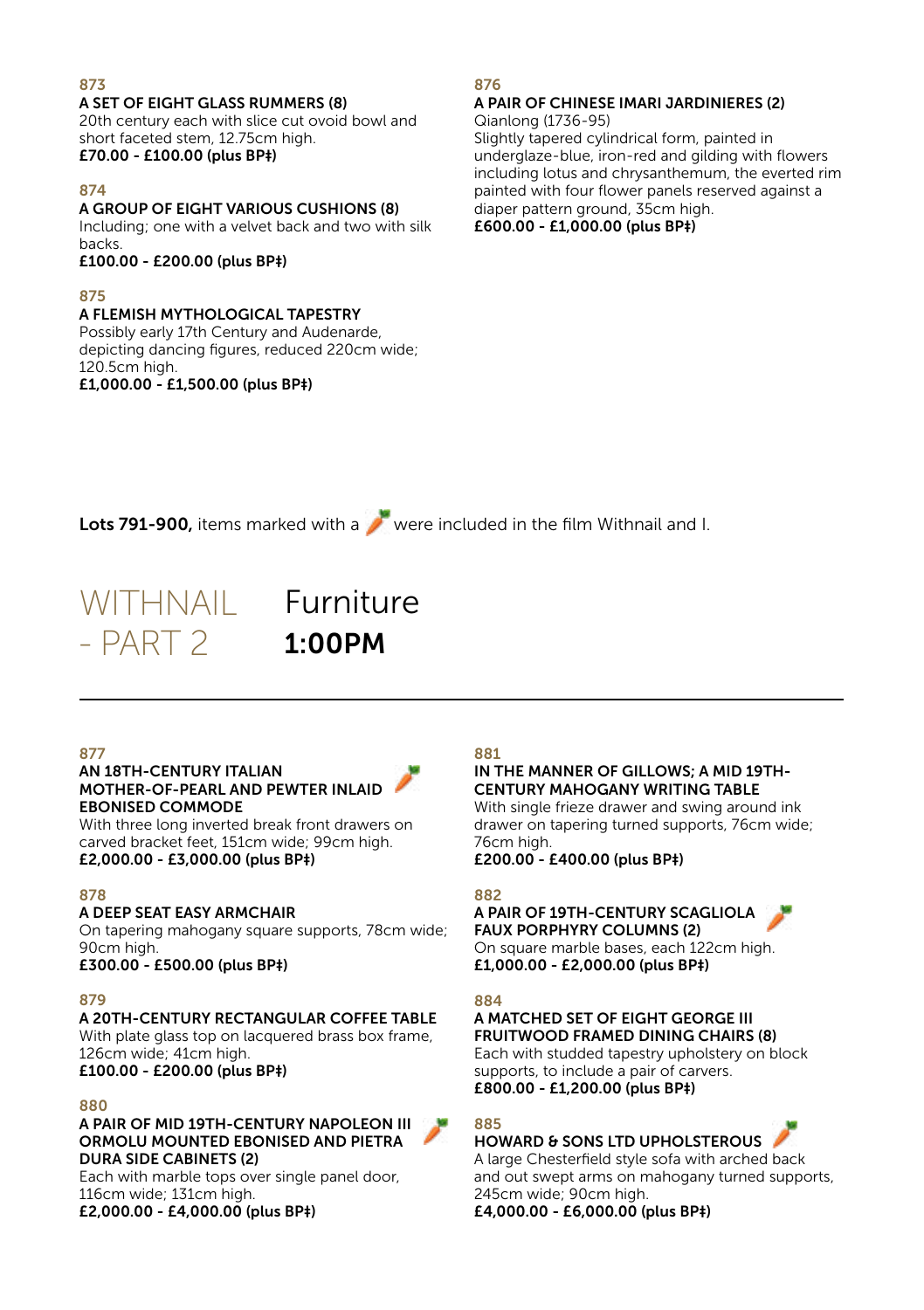#### A VICTORIAN GOTHIC REVIVAL OCTAGONAL OAK LIBRARY TABLE

With four frieze drawers on five tapering octagonal supports, 126cm wide; 74cm high. £800.00 - £1,200.00 (plus BP‡)

#### 887

#### A VICTORIAN LEATHER UPHOLSTERED CHESTERFIELD SOFA

On mahogany block feet, 215cm wide; 80cm high. £300.00 - £500.00 (plus BP‡)

#### 888

#### A VICTORIAN OAK FRAMED OPEN ARMCHAIR

With studded green leather upholstery on turned supports, 50cm wide; 94cm high. £500.00 - £700.00 (plus BP‡)

#### 889

#### AN ART-DECO SATIN BIRCH FRAME TUB BACK EASY ARMCHAIR

On turned supports, 70cm wide; 78cm high. £200.00 - £400.00 (plus BP‡)

#### 890

#### A HOWARD & SONS DEEP SEAT EASY ARMCHAIR

On tapering square mahogany supports stamped to castor and back leg, 88cm wide; 83cm high. £1,500.00 - £2,000.00 (plus BP‡)

#### 891

#### HOLLAND & SONS; A PAIR OF 19TH-CENTURY MAHOGANY TWO DRAWER TABLE CABINETS (2) On plinth bases 48cm wide; 26cm high.

£100.00 - £200.00 (plus BP‡)

#### $892$

#### A VICTORIAN DEEP SEAT EASY ARMCHAIR

With bow front on turned mahogany supports, 95cm wide; 93cm high.

£300.00 - £500.00 (plus BP‡)

#### 893

#### A 18TH-CENTURY JAPANESE METAL-MOUNTED MOTHER-OF-PEARL INLAID EBONISED TWO DOOR CABINET

On associated 19th-century stand, 114cm wide; 163cm high.

£600.00 - £900.00 (plus BP‡)

#### 894

#### HOLLAND & SONS; MID 19TH-CENTURY MAHOGANY SIDE TABLE

With single frieze drawer on tapering turned supports, 90cm wide; 74cm high. £300.00 - £500.00 (plus BP‡)

#### 895

#### A HOWARD & SONS DEEP SEAT EASY ARMCHAIR

On tapering square mahogany supports stamped to castor and back leg, 88cm wide; 83cm high. £1,500.00 - £2,000.00 (plus BP‡)

#### 896

#### IN THE MANNER OF PHILLIP WEBB; A VICTORIAN OAK OCTAGONAL CENTRE TABLE

On eight turned supports united by concave platform under tier, 183cm wide; 77cm high. £1,500.00 - £2,500.00 (plus BP‡)

#### 897

#### A PAIR OF MODERN OAK WARDROBES

Each with four geometric moulded doors enclosing shelves and hanging space (2). £400.00 - £600.00 (plus BP‡)

#### 898

#### A PAIR OF REGENCY SCAGLIOLA COLUMNS (2) Decorated as Verona marble on square bases,

117cm high.

£1,000.00 - £2,000.00 (plus BP‡)

#### 899

#### A VICTORIAN GREEN LEATHER UPHOLSTERED TUB BACK EASY ARMCHAIR

On tapering mahogany supports, 85cm wide; 74cm high.

£200.00 - £400.00 (plus BP‡)

#### 900

#### HOWARDS LTD 25.26&27 BERNERS ST. LONDON

A large Chesterfield style sofa with arched back and out swept arms on oak turned supports, 245cm wide; 90cm high.

£4,000.00 - £6,000.00 (plus BP‡)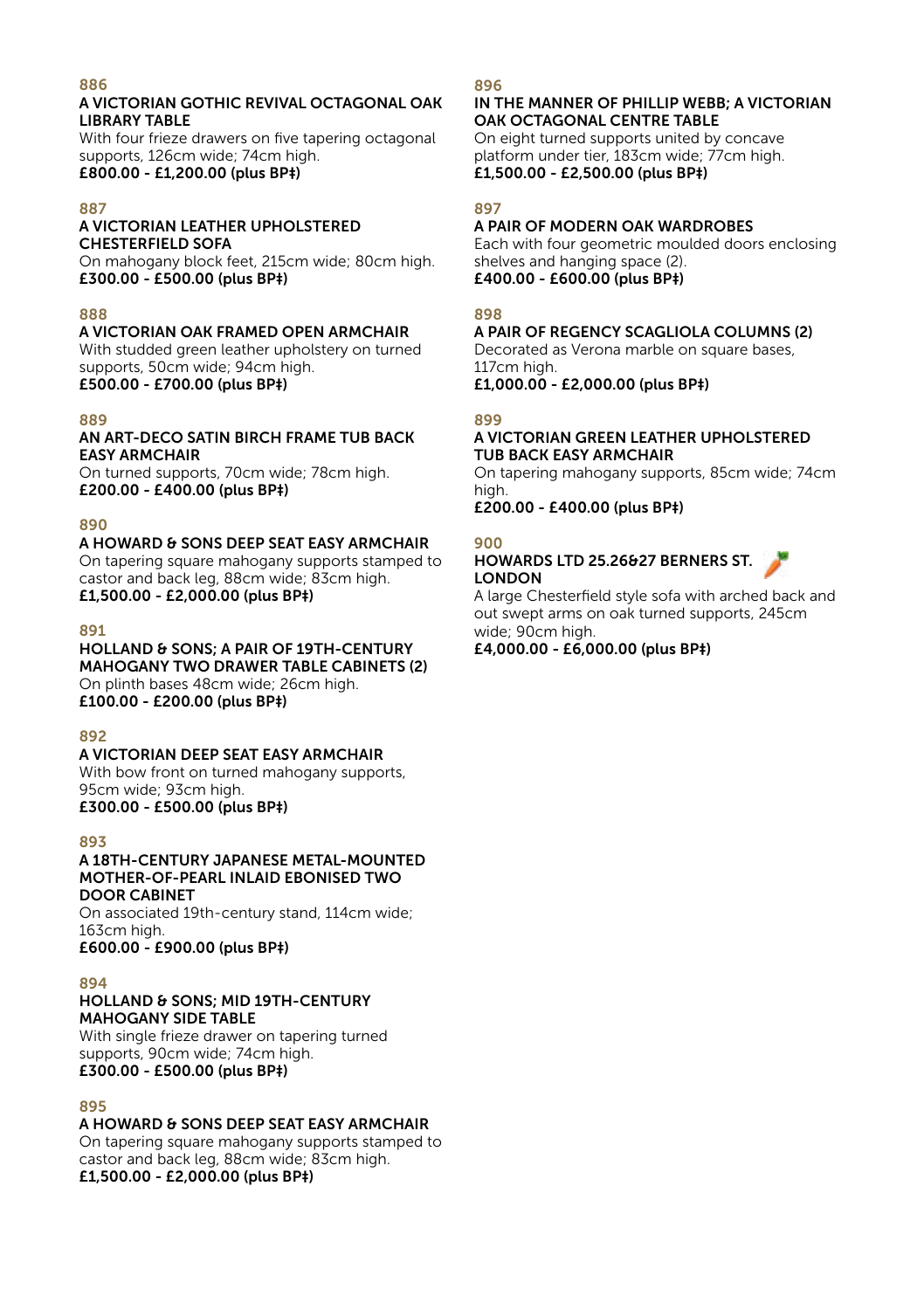# Gallery















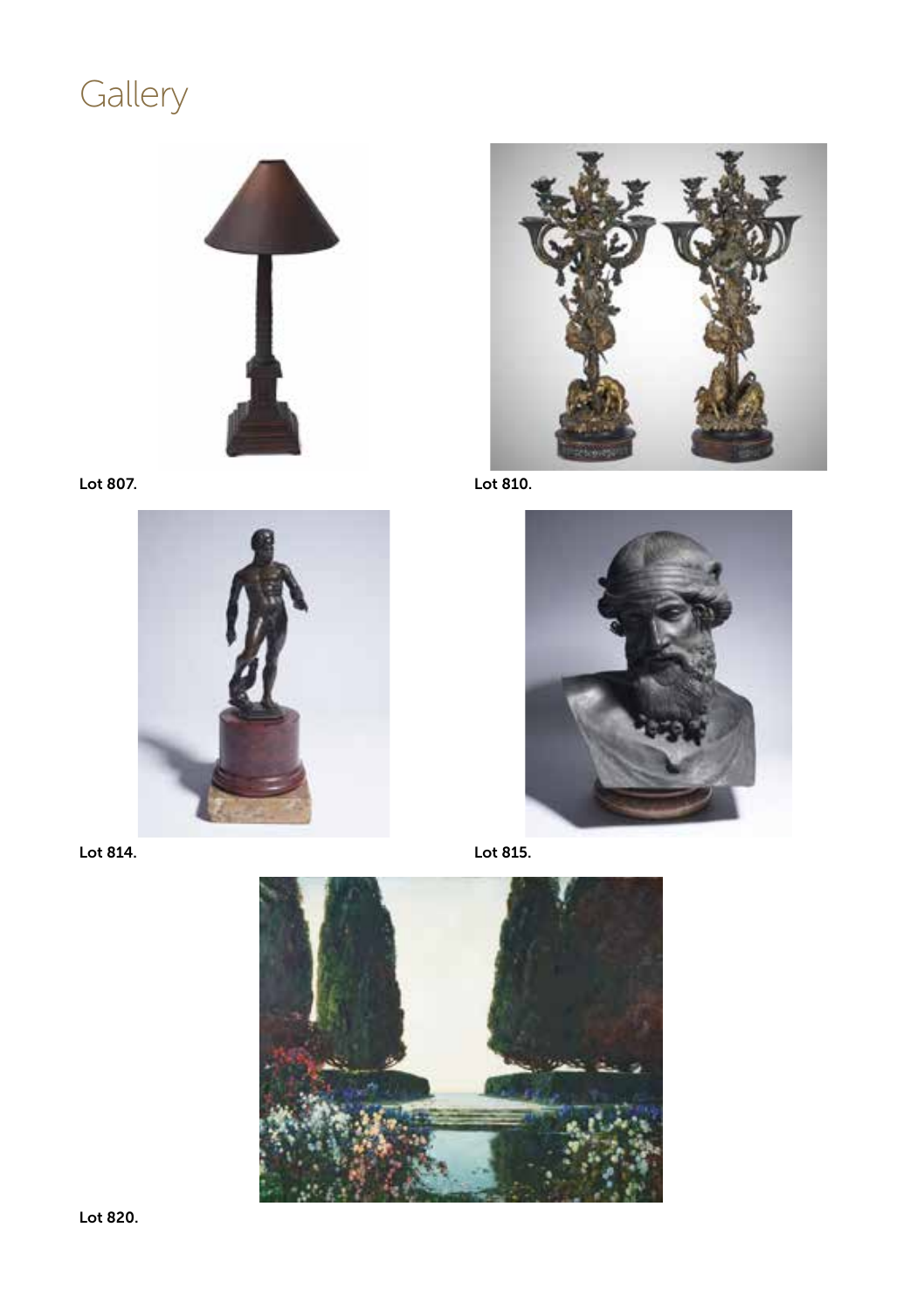











Lot 827.



Lot 835.



Lot 860.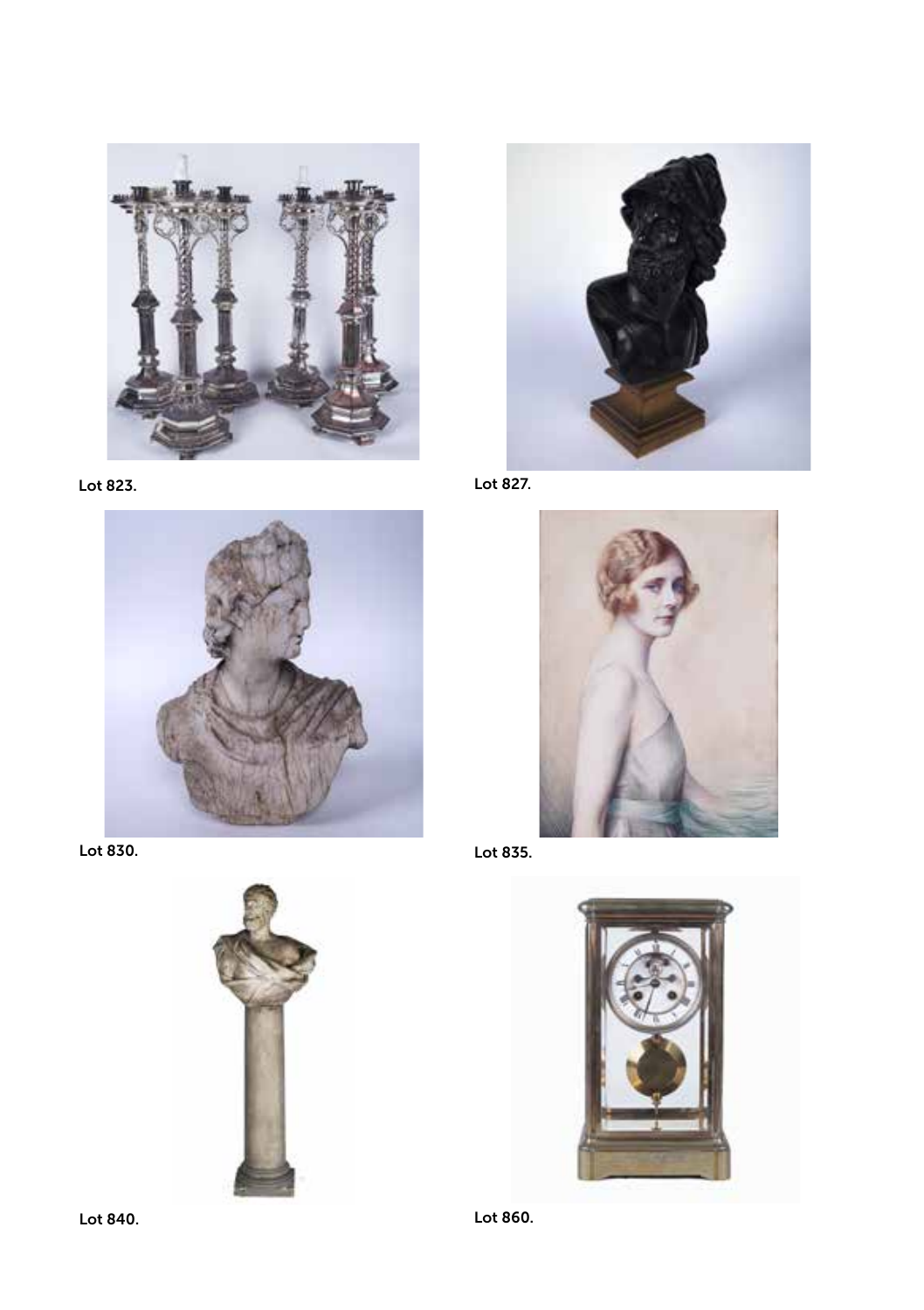# **Gallery**



Lot 875.



Lot 877.





Lot 880. Lot 882.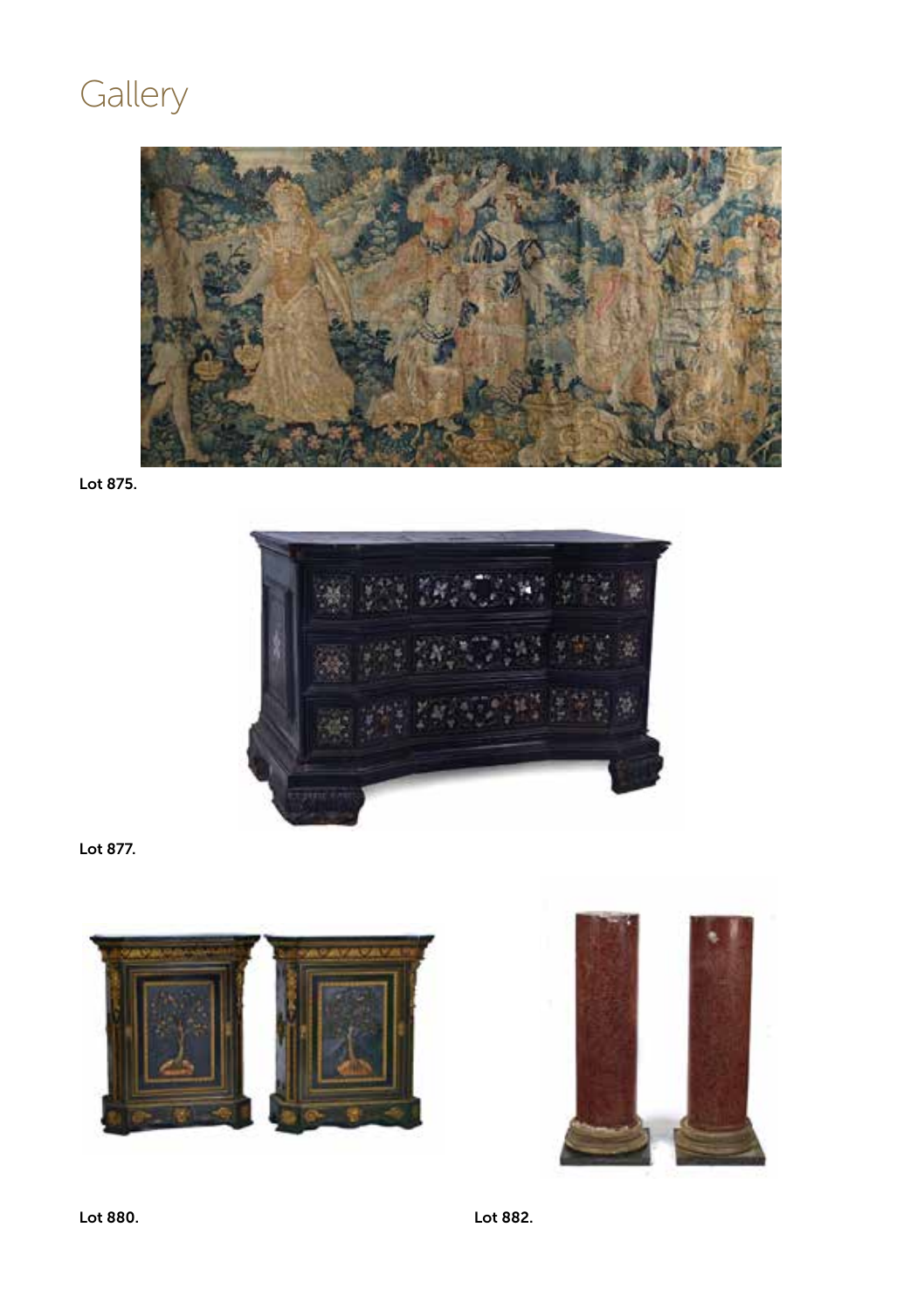

Lot 885.





Lot 888. Lot 890.





Lot 895. Lot 900.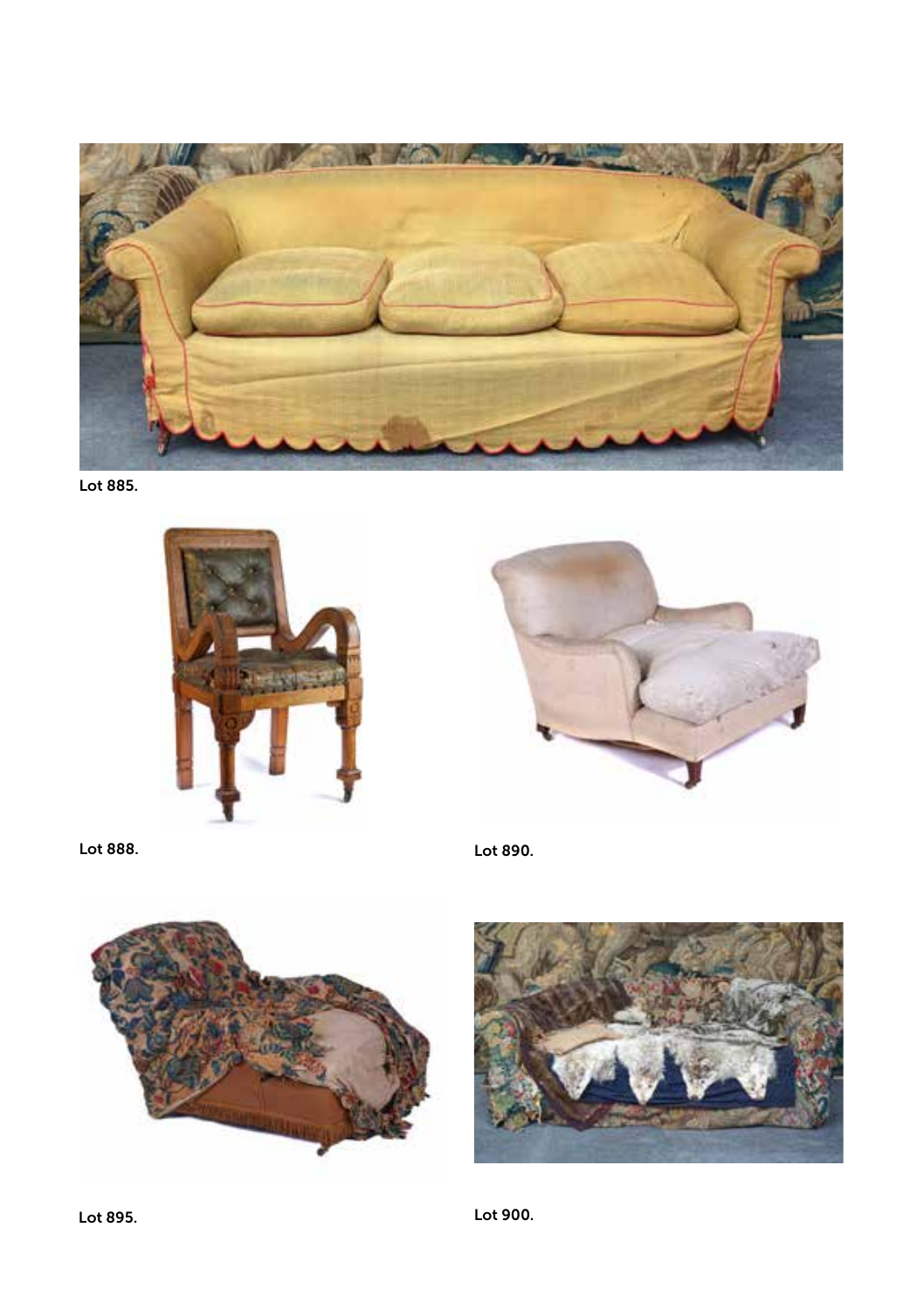

# Viewing

| <b>Friday 18 February</b>    | $9am - 5pm$     |  |
|------------------------------|-----------------|--|
| Saturday 19 February         | $9am - 12.30pm$ |  |
| <b>Monday 21 February</b>    | $9am - 5pm$     |  |
| <b>Tuesday 22 February</b>   | $9am - 5pm$     |  |
| <b>Wednesday 23 February</b> | 9am -11.30am    |  |
|                              |                 |  |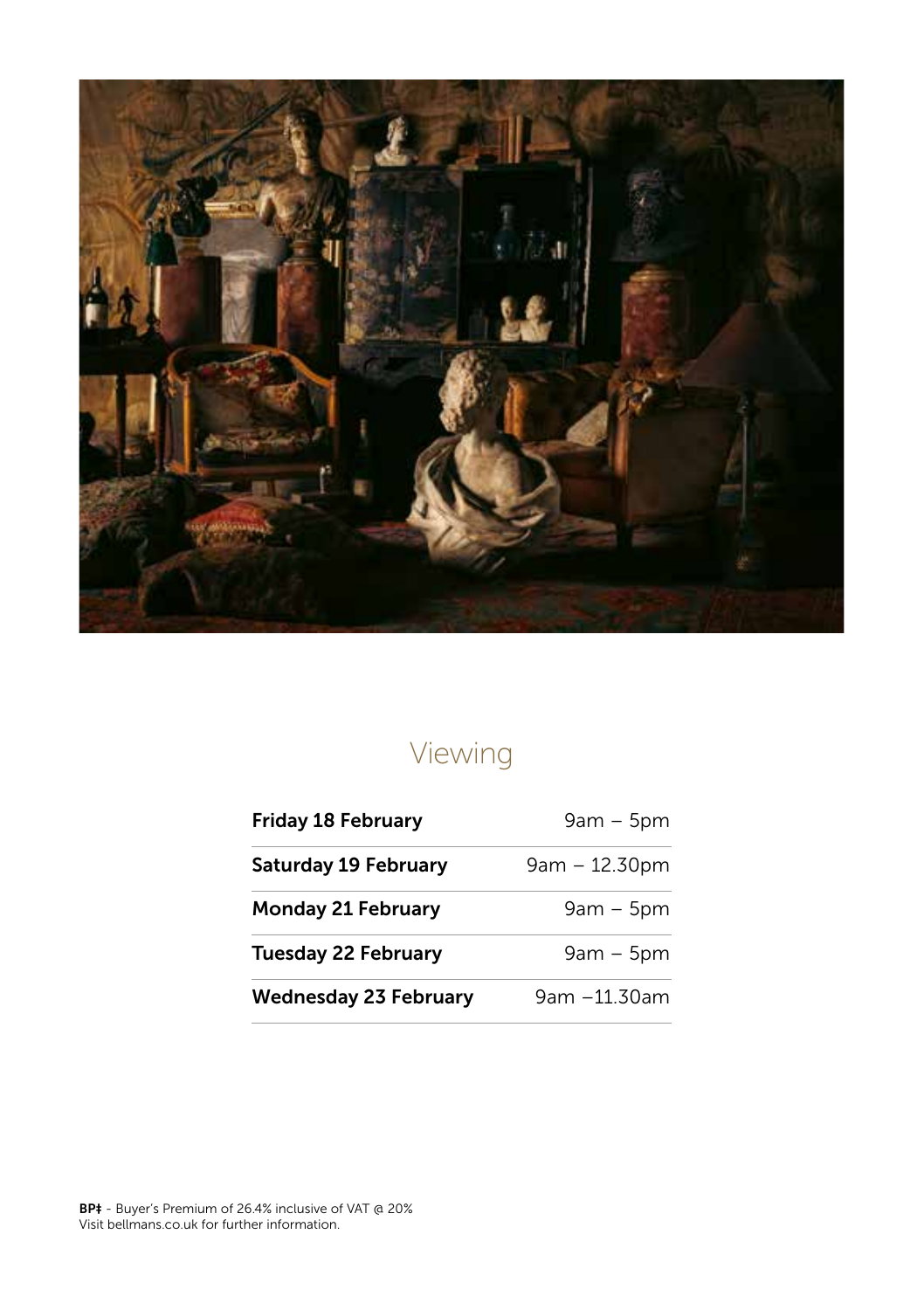### Terms and Conditions

### Please visit bellmans.co.uk for our full Terms of Sale

### Artist's Resale Right

Lots marked ARR are potentially subject to a levy.

Artist's Resale Right is a royalty payable to a qualifying artist or the artist's heirs each time a work is resold during the artist's lifetime and up to a period of 70 years after the artist's death.

Royalties are calculated on a sliding percentage scale based on the hammer price excluding the buyer's premium. The royalty does not apply to lots selling below the sterling equivalent of €1,000 and the maximum royalty payable on any single lot is the sterling equivalent of €10,000.

Droit de Suite, which is not subject to VAT, will be added to the buyer's purchase price and then passed on to the relevant collecting agency.

#### Please enquire for the accepted exchange rate on the day of the sale.

|       | <b>Royalties for Droit de Suite are as follows:</b> |
|-------|-----------------------------------------------------|
| 4%    | Up to €50.000                                       |
| 3%    | €50.000.01 - 200.000                                |
| 1%    | €200.000.01 - 350.000                               |
| 0.5%  | €350,000,01 - 500,000                               |
| 0.25% | In excess of $€500.000$                             |

 $\hbar$ a maximum of €10,000

#### Condition Reports

We are happy to provide condition reports on any lot, where practical, subject to terms and conditions of business. To request a condition report, please contact 01403 700858 or sussex@bellmans.co.uk

#### Valuation Services

Including insurance & inheritance tax (grant of probate), and free valuations for sale at auction. We welcome consignments at our open valuation days, held at our Sussex Saleroom on Tuesdays & Thursdays 9.30am – 4.30pm. For valuation enquiries, please contact 01403 700858 or sussex@ bellmans.co.uk

#### Commission Bidding

If you are not able to attend the sale in person, you are welcome to leave a commission bid. This will be executed on your behalf by the auctioneer, who will purchase the lot as cheaply as possible, subject to the reserve price and any other bids.

#### Telephone Bidding

We offer the facility to bid over the telephone for lots with a lower estimate of £300 or above.

#### Online Bidding

Free online bidding is available at bellmans.co.uk. For bidding enquiries, please contact 01403 700858 or sussex@bellmans.co.uk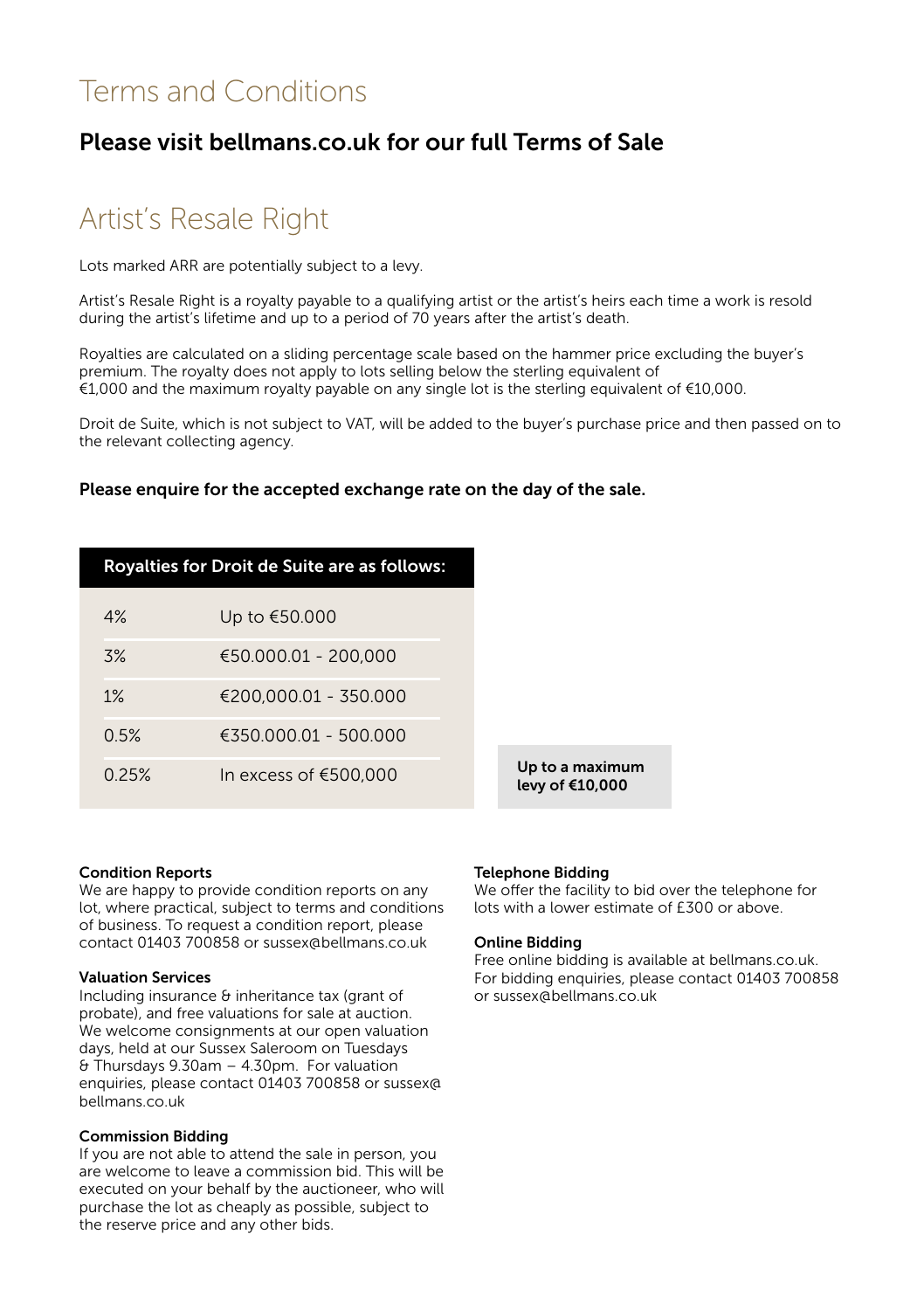# 2022 Auction Dates

#### Interiors including Asian Ceramics and Works of Art 22 – 24 February

The Friday 500 25 February

Old Master, British and European Paintings 29 March

Interiors including Silver, English and European Glass and Ceramics 30 – 31 March

> The Friday 500 1 April

Wines and Spirits 11 April

Modern British and 20th Century Art 10 May

Interiors including Asian Ceramics and Works of Art, Clocks, Medals and Coins 11 - 12 May

> The Friday 500 13 May

Wines and Spirits 13 June

Interiors including Silver 21 – 23 June

> The Friday 500 24 June

Printed Books, Manuscripts and Maps 14 July

Interiors including Asian Ceramics and Works of Art 2 – 4 August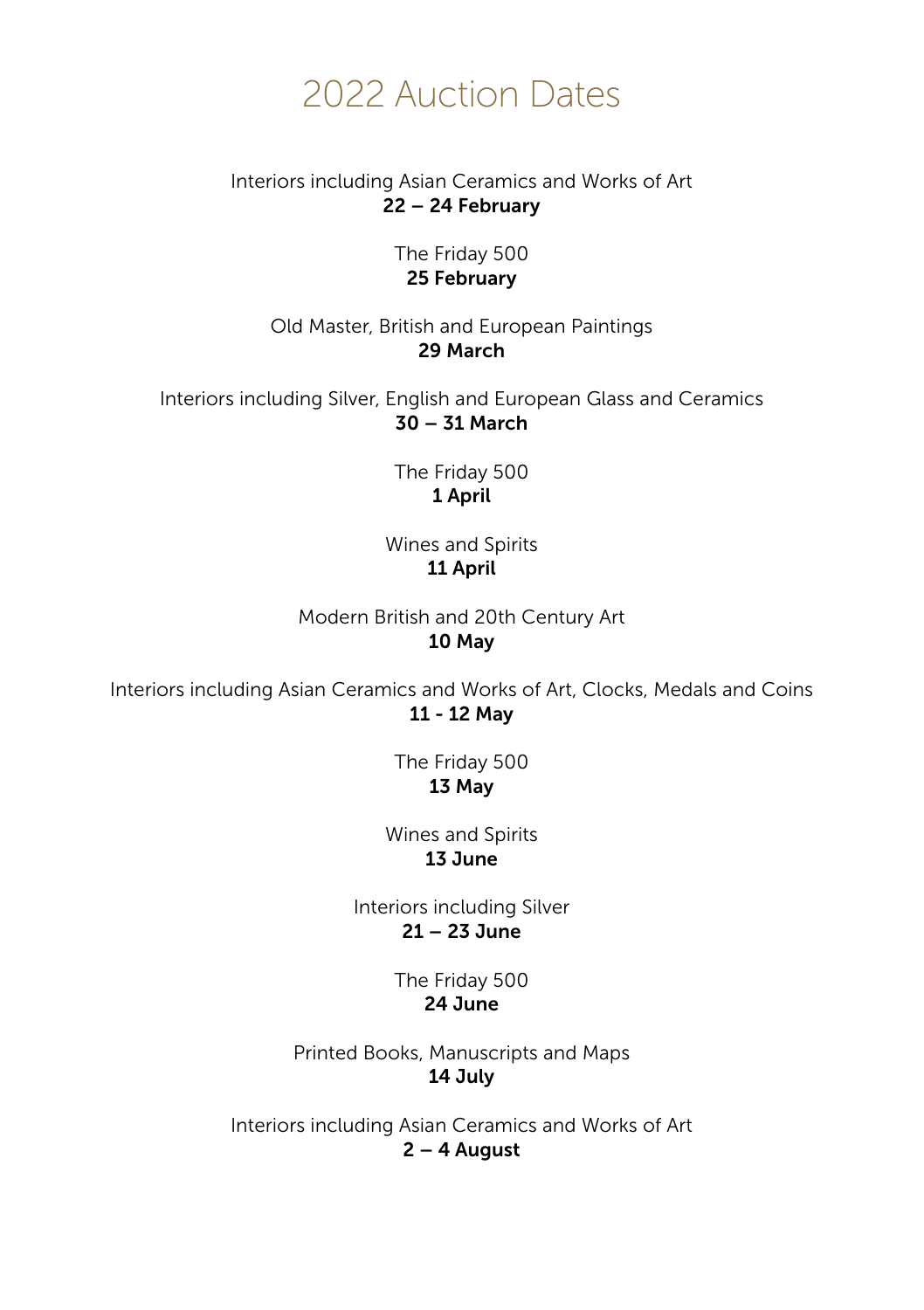# 2022 Auction Dates

The Friday 500 5 August

Wines and Spirits 15 August

Interiors including Silver, English and European Glass and Ceramics 6 – 8 September

> The Friday 500 9 September

Wines and Spirits 3 October

Old Master, British and European Paintings 11 October

Interiors including Asian Ceramics and Works of Art, Medals and Coins 12 – 13 October

> Friday 500 14 October

Modern British and 20th Century Art 15 November

Interiors Including European Ceramics and Glass, Silver and Clocks 16 - 17 November

> The Friday 500 18 November

Wines and Spirits 5 December

Printed Books, Manuscripts and Maps 8 December